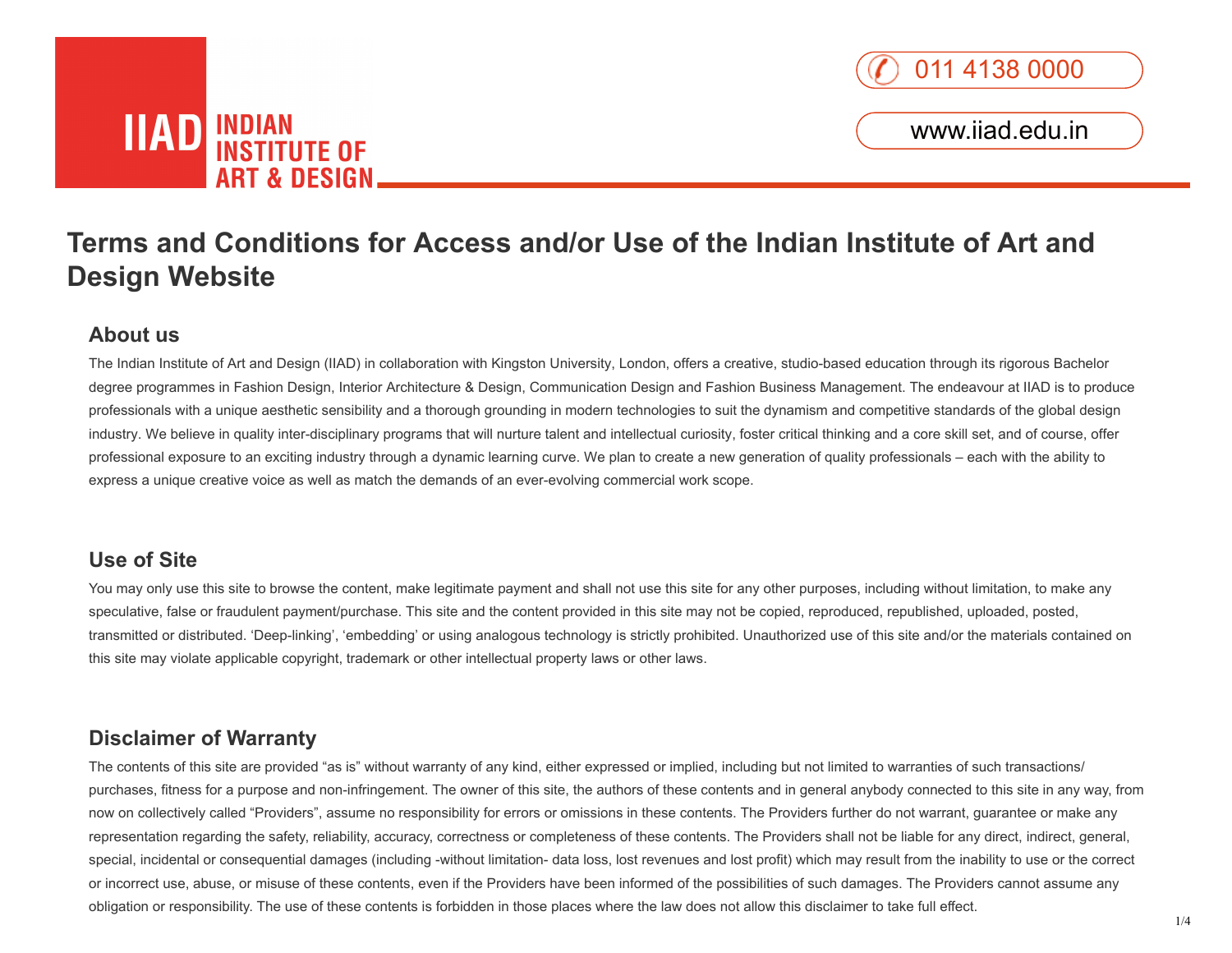# **Our Rights**

We reserve the right to:

1. Modify or withdraw, temporarily or permanently, the Website (or any part of) with or without notice to you and you confirm that we shall not be liable to you or any third party for any modification to or withdrawal of the Website; and/or

2. Change these Conditions from time to time, and your continued use of the Website (or any part of) following such change shall be deemed to be your acceptance of such change. It is your responsibility to check regularly to determine whether the Conditions have been changed. If you do not agree to any change to the Conditions then you must immediately stop using the Website.

3. We will use our reasonable endeavours to maintain the Website. The Website is subject to change from time to time. You will not be eligible for any compensation because you cannot use any part of the website or because of a failure, suspension or withdrawal of all or part of the Website due to circumstances beyond our control.

### **Privacy Policy**

We are committed to protecting your privacy. This privacy policy applies to all the web pages related to this website. All the information gathered in the online forms on the website is used to personally identify users that subscribe to this service. The information will not be used for anything other than which is stated in the Terms & Conditions of use for this service. None of the information will be sold or made available to anyone. The Site may collect certain information about your visit, such as the name of the Internet service provider and the Internet Protocol (IP) address through which you access the Internet; the date and time you access the Site; the pages that you access while at the Site and the Internet address of the Web site from which you linked directly to our site. This information is used to help improve the Site, analyze trends, and administer the Site. We may need to change this policy from time to time in order to address new issues and reflect changes on our site. We will post those changes here so that you will always know what information we gather, how we might use that information, and whether we will disclose that information to anyone. Please refer back to this policy regularly. If you have any questions or concerns about our privacy policy, please send us an E-mail. By using this website, you signify your acceptance of our Privacy Policy. If you do not agree to this policy, please do not use our site. Your continued use of the website following the posting of changes to these terms will mean that you accept those changes.

### **Cookie/Tracking Technology**

The Site may use cookie and tracking technology depending on the features offered. Cookie and tracking technology are useful for gathering information such as browser type and operating system, tracking the number of visitors to the Site, and understanding how visitors use the Site. Cookies can also help customize the Site for visitors. Personal information cannot be collected via cookies and other tracking technology; however, if you previously provided personally identifiable information, cookies may be tied to such information. Aggregate cookie and tracking information may be shared with third parties.

# **Third Party Links**

In an attempt to provide increased value to our Users, we may provide links to other availability of such external sites or resources, and do not endorse and are not